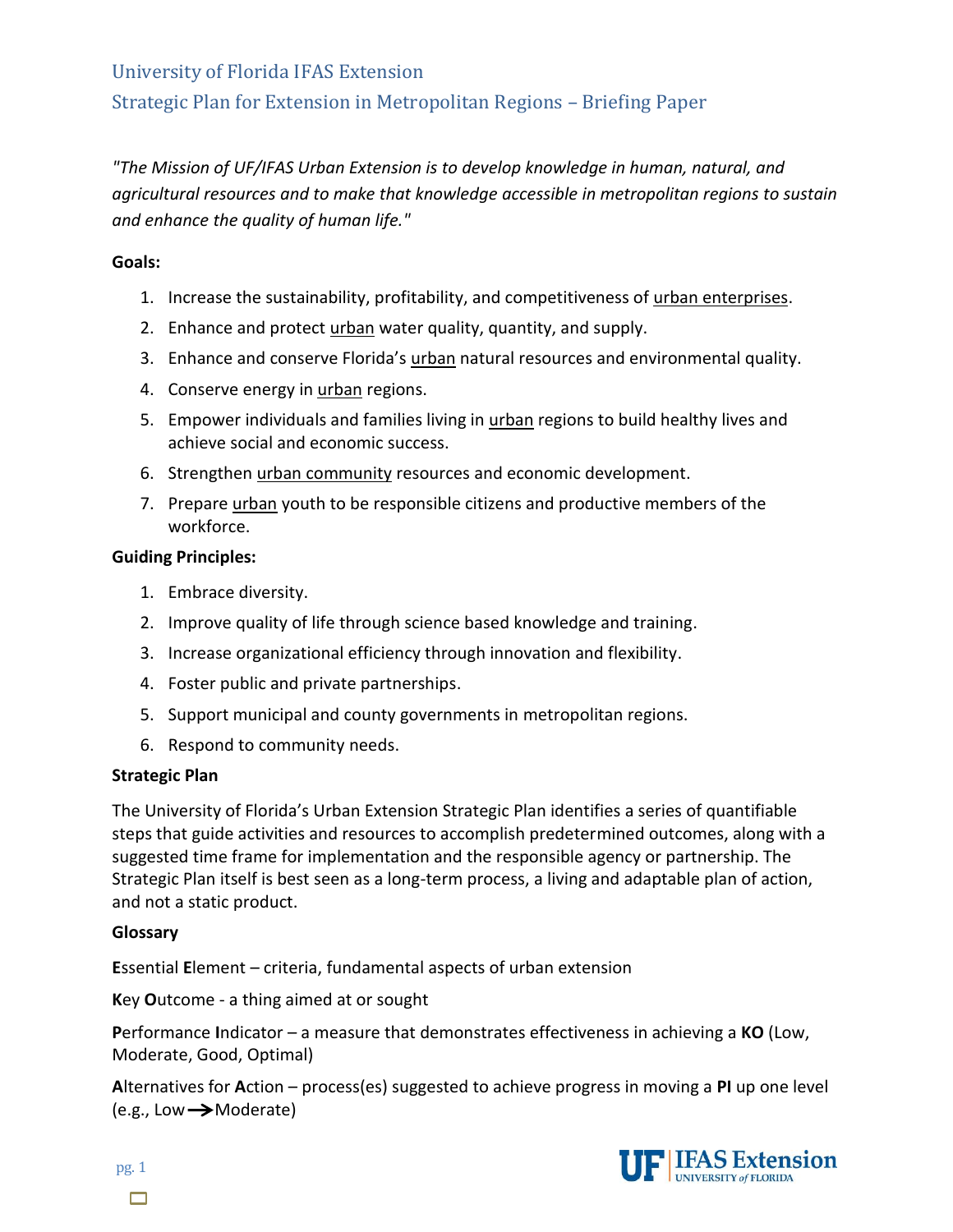Specific Essential Elements and Performance Indicators provide a framework for defining Urban Extension and assessing Strategic Plan maturation, implementation and success. The Essential Elements reflect the mission and goals set by the Urban Extension Task Force, following Dean's initial guidance.

Performance Indicators enable measureable progress towards the achievement of the Key Outcomes for each Essential Element. Each Essential Element's Performance Indicators are to be monitored to assess the effectiveness of Urban Extension, and to facilitate decision-making in the UF/IFAS Extension's policy processes. The ultimate aim of this tool is to promote improved Urban Extension practices over time, and to further the development of a healthier and more productive life for urban recipients of Urban Extension deliverables.

The Essential Elements and Performance Indicators have been organized into four major frameworks: Institutional; Resources; Partnerships and Implementation. The Institutional and Partnership Essential Elements and Performance Indicators assess changing economic and social relationships that will be necessary to ensure the success of Urban Extension. The Extension Resource Essential Elements and Performance Indicators provide the means for measuring how well UF/IFAS is proceeding in sustaining or enhancing Urban Extension and for tracking subsequent changes. Implementation Essential Elements and Performance Indicators are used to monitor and provide an accurate assessment of the education/research/technical efforts.

The Essential Elements and Performance Indicators could be tied to a periodic (5-year cycle) critique and needs assessment. The needs assessment would provide a source of reference information for Urban Extension, policy makers, and concerned citizens. Such periodic assessments provide the information needed for tracking long-term trends and analysis.

#### **Chestail Essential Elements** 20-year Strategic Plan **and Key Outcomes**Increasing 5-yegr 5 year. 5-year **Preferred Alternatives for Action**  $5$ -year Management Management Management Management Plan#1 Plan #2 Plan #3 Plan #4 POW's Operating Plan:

The Essential Elements and Performance Indicators provide the University of Florida and its partners the assessment capability of using an **Adaptive Management** approach to Urban Extension which promotes flexible decision-making. Careful monitoring of the Performance Indicators will help UF/IFAS administration adjust policies or operations as part of the learning process.

# **Using Adaptive Management and Monitoring**

Adaptive Management is a scientific approach that can be used in an Urban Extension decision process. It promotes flexible, adjustable decision-making in the